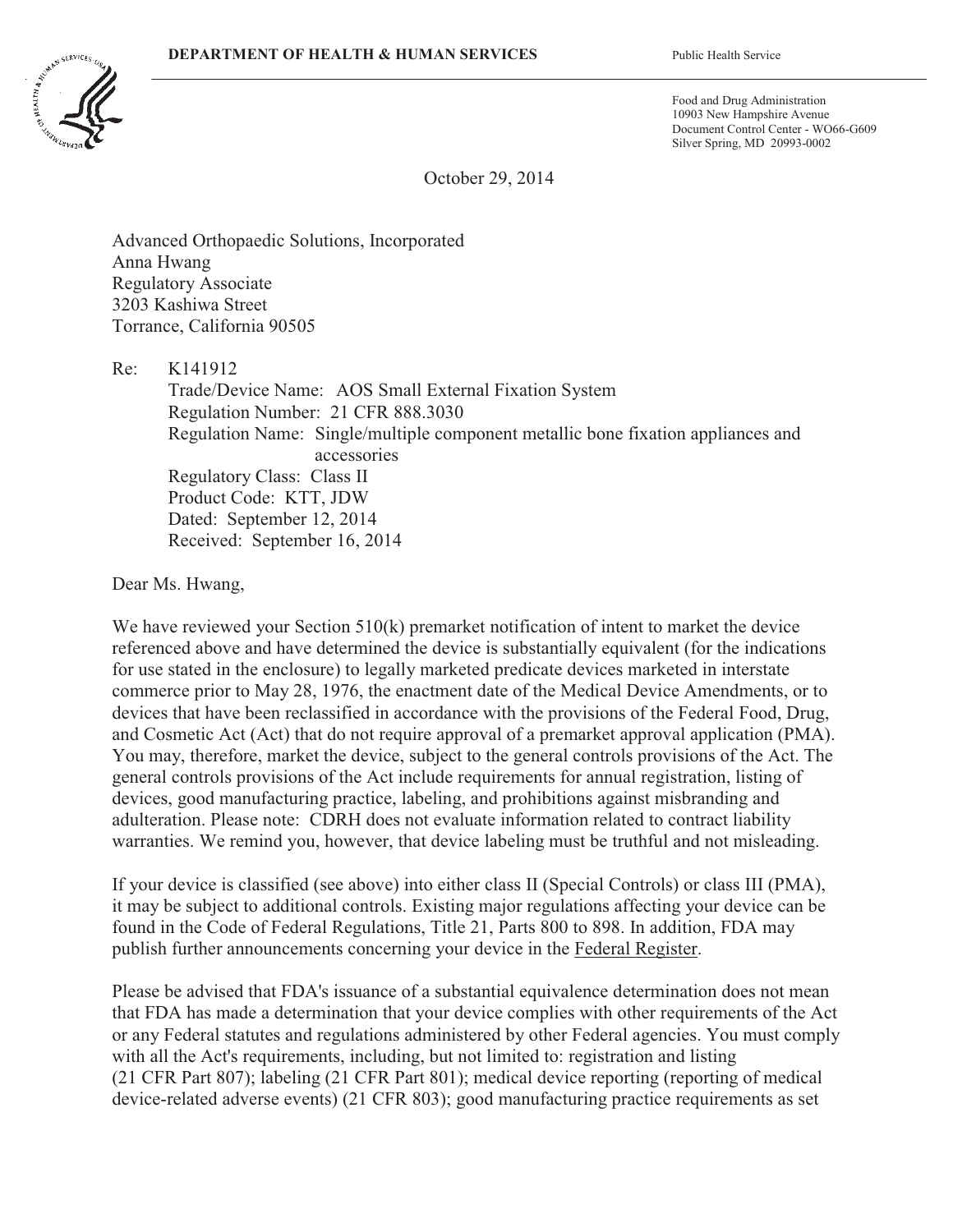forth in the quality systems (QS) regulation (21 CFR Part 820); and if applicable, the electronic product radiation control provisions (Sections 531-542 of the Act); 21 CFR 1000-1050.

If you desire specific advice for your device on our labeling regulation (21 CFR Part 801), please contact the Division of Industry and Consumer Education at its toll-free number (800) 638-2041 or (301) 796-7100 or at its Internet address

http://www.fda.gov/MedicalDevices/ResourcesforYou/Industry/default.htm. Also, please note the regulation entitled, "Misbranding by reference to premarket notification" (21 CFR Part 807.97). For questions regarding the reporting of adverse events under the MDR regulation (21 CFR Part 803), please go to

http://www.fda.gov/MedicalDevices/Safety/ReportaProblem/default.htm for the CDRH's Office of Surveillance and Biometrics/Division of Postmarket Surveillance.

You may obtain other general information on your responsibilities under the Act from the Division of Industry and Consumer Education at its toll-free number (800) 638-2041 or (301) 796-7100 or at its Internet address

http://www.fda.gov/MedicalDevices/ResourcesforYou/Industry/default.htm.

Sincerely yours,

Mark N. Melkerson **Director** Division of Orthopedic Devices Office of Device Evaluation Center for Devices and Radiological Health for  $\frac{1}{\sqrt{2}}$ 

Enclosure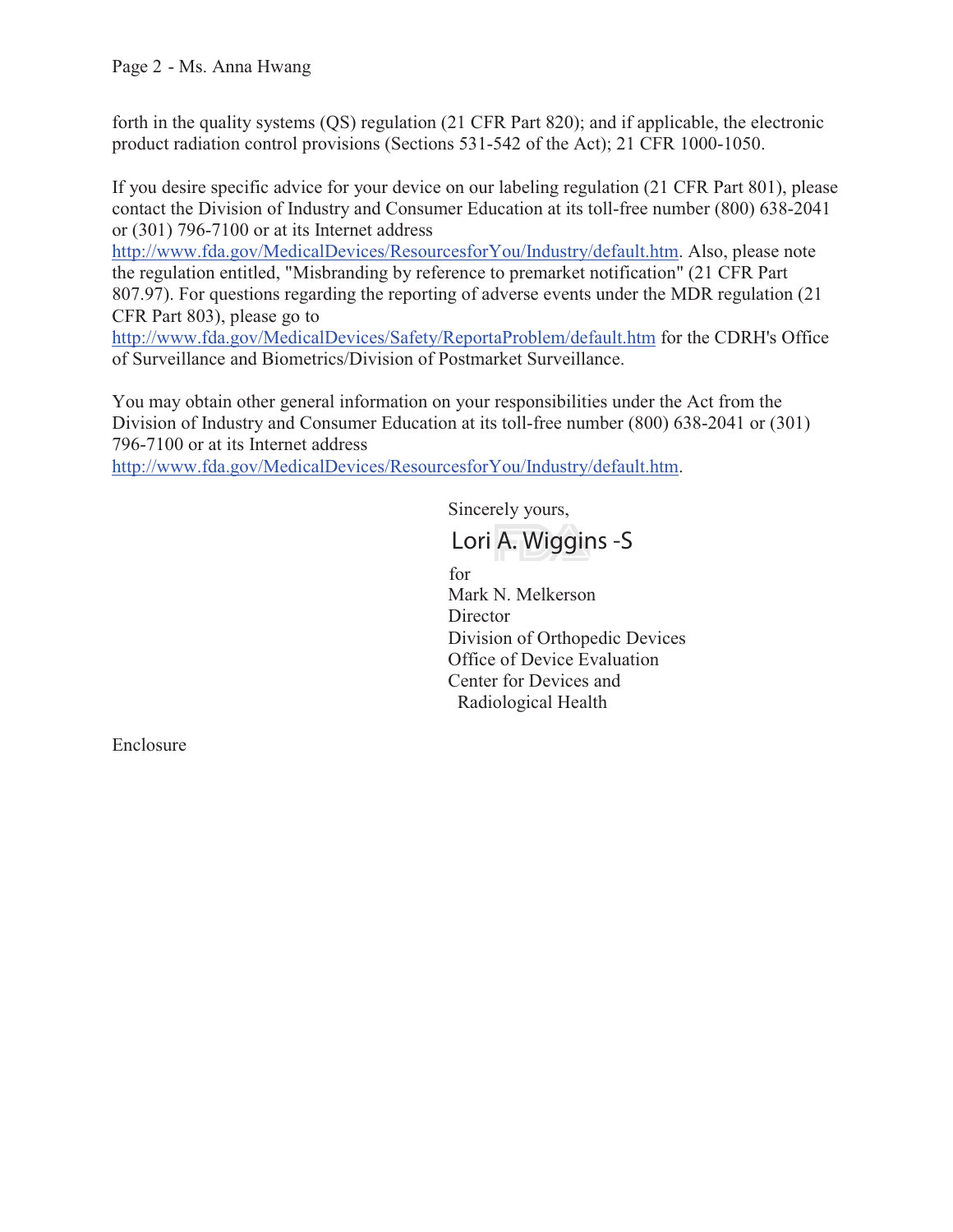# **Indications for Use**

510(k) Number *(if known)* K141912

Device Name AOS Small External Fixation System

### Indications for Use *(Describe)*

The AOS Small External Fixation System is intended to be used with the AOS External Fixation System. It is intended to be used in the stabilization of open and/or unstable fractures in anatomies such as the hand, wrist, forearm, foot, and ankle where soft tissue injury may preclude the use of other fracture treatments.

The AOS Small External Fixation System is intended to be non-weight bearing.

Type of Use *(Select one or both, as applicable)*

 $\boxtimes$  Prescription Use (Part 21 CFR 801 Subpart D)  $\quad \quad \sqcup$  Over-The-Counter Use (21 CFR 801 Subpart C)

# **PLEASE DO NOT WRITE BELOW THIS LINE – CONTINUE ON A SEPARATE PAGE IF NEEDED.**

## **FOR FDA USE ONLY**

Concurrence of Center for Devices and Radiological Health (CDRH) *(Signature)*

This section applies only to requirements of the Paperwork Reduction Act of 1995.

## **\*DO NOT SEND YOUR COMPLETED FORM TO THE PRA STAFF EMAIL ADDRESS BELOW.\***

The burden time for this collection of information is estimated to average 79 hours per response, including the time to review instructions, search existing data sources, gather and maintain the data needed and complete and review the collection of information. Send comments regarding this burden estimate or any other aspect of this information collection, including suggestions for reducing this burden, to:

> Department of Health and Human Services Food and Drug Administration Office of Chief Information Officer Paperwork Reduction Act (PRA) Staff *PRAStaff@fda.hhs.gov*

*"An agency may not conduct or sponsor, and a person is not required to respond to, a collection of information unless it displays a currently valid OMB number."*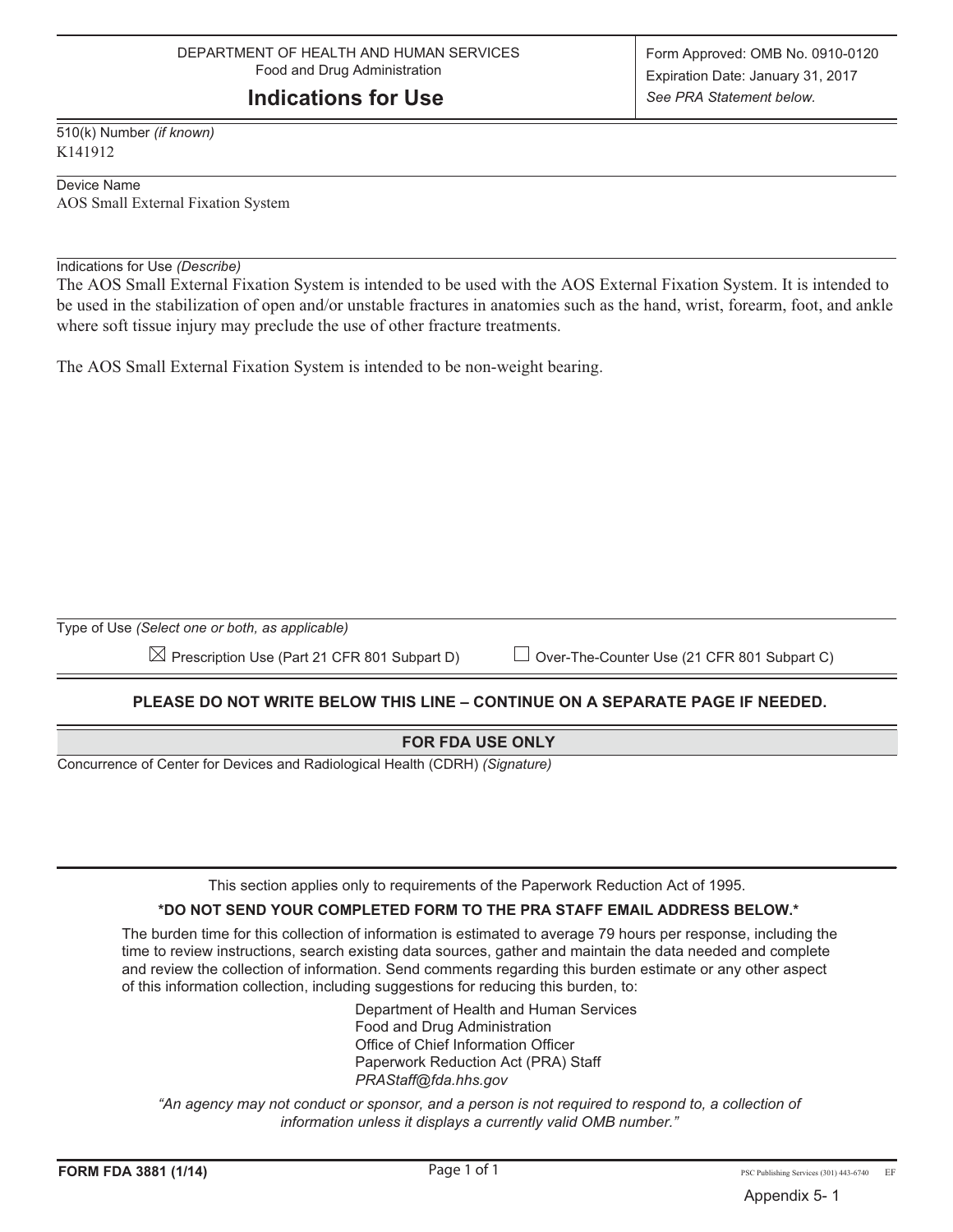

# **5. TRADITIONAL 510(K) SUMMARY DATE PREPARED:** September 8, 2014 **SUBMITTED BY:** Advanced Orthopaedic Solutions, Inc. 3203 Kashiwa Street Torrance, CA 90505 Phone: (310) 533-9966 **CONTACT PERSON:** Anna Hwang Advanced Orthopaedic Solutions, Inc. 3203 Kashiwa Street Torrance, CA 90505 Phone: (310) 533-9966 **DEVICE NAME:** AOS Small External Fixation System **COMMON NAME:** External Fixation **CLASSIFICATION:** Class II, 21 CFR 888.3030, Single/Multiple component Metallic Bone Fixation Appliance and Accessories **DEVICE CODE:** KTT; JDW **SUBSTANTIALLY EQUIVALENT DEVICES:** AOS External Fixation System (510(k): K080408, Cleared April 25, 2008); Stryker Hoffmann II Compact External Fixation System and Hoffmann Fixation Pin System (510(k): K971755/K861766, Cleared July 17, 1997 and July 08, 1986); Hoffmann Il Micro External Fixation System, K042019(Cleared September 24, 2004); DePuy Synthes Small External Fixation System (510(k): K122455, Cleared April 11, 2013) **DEVICE DESCRIPTION:** The AOS Small External Fixation System is an external fixation device comprised of rods, clamps, and threaded pins used for the management of bone fractures and reconstructive orthopedic surgery. The system is a modular system designed to provide options in frame construction, simplicity in frame components, and ease of use. The AOS Small External Fixation System is manufactured with threaded half pins and rods of 5.0mm shaft diameter, which allows for connectivity with AOS' External Fixation System (510(k) cleared: K080408) for support with bone fractures. The system is comprised of titanium and stainless steel (pin-to-rod and multi-pin) clamps, stainless steel threaded half pins and k-wires, carbon fiber connector rods, and pin caps. The AOS Small